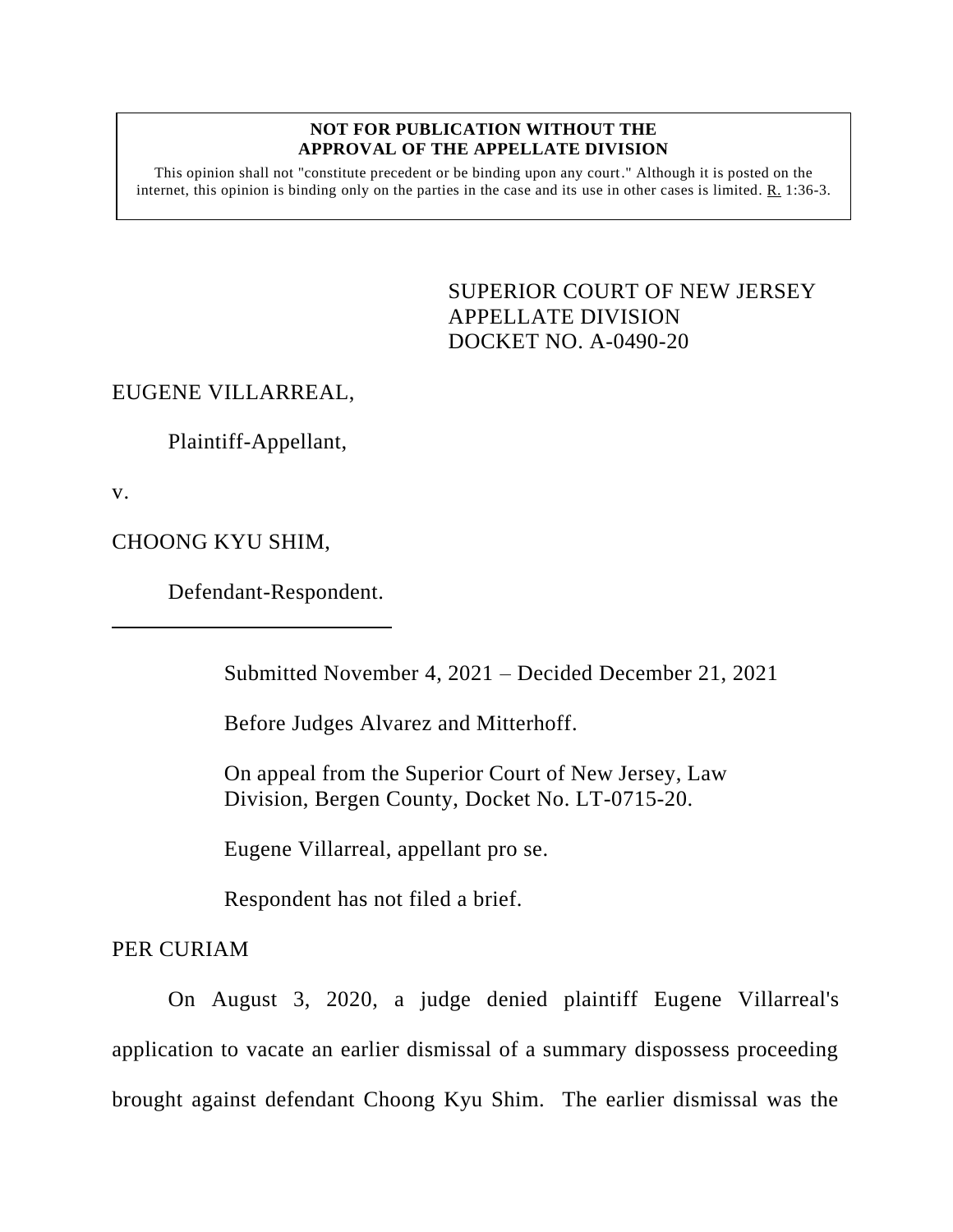result of the court being informed at a hearing that the property in question had been foreclosed upon and that plaintiff was no longer the record owner. Subsequently, Shim's counsel advised the court that her client had vacated the premises and thus no longer intended to oppose plaintiff's application to reinstate the complaint. For those reasons, the judge denied the application. We affirm.

Villarreal has been self-represented throughout. Although not entirely clear, he seeks to collect rent arrears from Shim—relief the trial court was not authorized to grant in a summary dispossess proceeding filed, as was this case, pursuant to Rule 6:3-4 and N.J.S.A. 2A:18-53. Villarreal may have recourse in another type of proceeding, but he simply cannot obtain money damages under this docket number.

Villarreal could not have been granted possession of the premises in any event, since he was not the owner as of March 2020. Although he challenges the sheriff's deed conveying ownership to a third party because at the time it was shown to the judge it had not been recorded, he does not challenge the reality that the deed was no longer in his name. The property had been the subject of a completed mortgage foreclosure action.